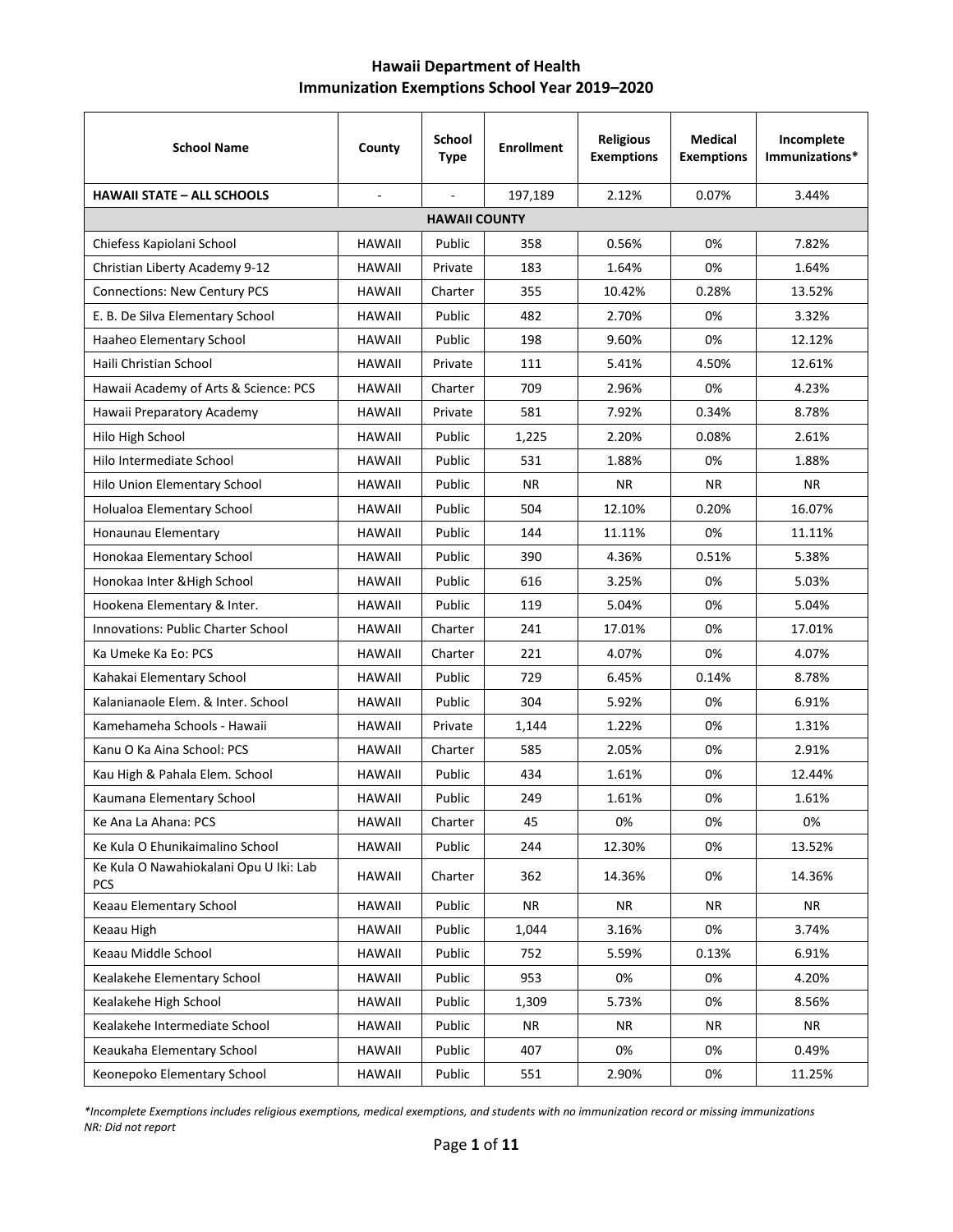| <b>School Name</b>                                  | County        | <b>School</b><br><b>Type</b> | <b>Enrollment</b> | <b>Religious</b><br><b>Exemptions</b> | <b>Medical</b><br><b>Exemptions</b> | Incomplete<br>Immunizations* |
|-----------------------------------------------------|---------------|------------------------------|-------------------|---------------------------------------|-------------------------------------|------------------------------|
| Kohala Adventist School (Koa)                       | <b>HAWAII</b> | Private                      | $\overline{7}$    | 0%                                    | 0%                                  | 0%                           |
| Kohala Elementary School                            | <b>HAWAII</b> | Public                       | 321               | 3.43%                                 | 0%                                  | 4.05%                        |
| Kohala High                                         | <b>HAWAII</b> | Public                       | 265               | 4.15%                                 | 0%                                  | 4.15%                        |
| Kohala Middle School                                | <b>HAWAII</b> | Public                       | 191               | 2.62%                                 | 0%                                  | 3.14%                        |
| Kona Adventist Christian School                     | <b>HAWAII</b> | Private                      | 15                | 0%                                    | 0%                                  | 6.67%                        |
| Kona Pacific PCS                                    | <b>HAWAII</b> | Charter                      | 205               | 37.56%                                | 3.90%                               | 43.41%                       |
| Konawaena Elementary School                         | <b>HAWAII</b> | Public                       | 536               | 6.53%                                 | 0%                                  | 7.65%                        |
| Konawaena High School                               | <b>HAWAII</b> | Public                       | 857               | 3.50%                                 | 0%                                  | 5.48%                        |
| Konawaena Middle School                             | <b>HAWAII</b> | Public                       | 716               | 4.33%                                 | 0%                                  | 9.78%                        |
| Kua O Ka La: Public Charter School                  | <b>HAWAII</b> | Charter                      | 229               | 9.17%                                 | 0%                                  | 9.17%                        |
| Kuleana Education Academy                           | <b>HAWAII</b> | Private                      | 64                | 10.94%                                | 0%                                  | 10.94%                       |
| Laupahoehoe Community PCS                           | <b>HAWAII</b> | Charter                      | 338               | 13.91%                                | 0%                                  | 13.91%                       |
| Makua Lani Christian Academy                        | <b>HAWAII</b> | Private                      | 300               | 11.33%                                | 0.67%                               | 16%                          |
| Malamalama Waldorf School/Kinderhale                | <b>HAWAII</b> | Private                      | 77                | 51.95%                                | 1.30%                               | 55.84%                       |
| Mauna Loa School                                    | <b>HAWAII</b> | Private                      | 45                | 4.44%                                 | 0%                                  | 8.89%                        |
| Mt. View Elementary School                          | <b>HAWAII</b> | Public                       | 449               | 4.68%                                 | 0%                                  | 7.57%                        |
| Naalehu Elementary School                           | <b>HAWAII</b> | Public                       | NR.               | NR.                                   | <b>NR</b>                           | NR.                          |
| Paauilo Elem. & Inter. School                       | <b>HAWAII</b> | Public                       | 174               | 7.47%                                 | 0%                                  | 7.47%                        |
| Pahoa Elementary School                             | <b>HAWAII</b> | Public                       | 383               | 9.40%                                 | 0%                                  | 13.84%                       |
| Pahoa High & Inter. School                          | <b>HAWAII</b> | Public                       | 606               | 4.29%                                 | 0.17%                               | 10.56%                       |
| Parker School                                       | <b>HAWAII</b> | Private                      | 310               | 11.61%                                | 0%                                  | 11.94%                       |
| St. Joseph School - Hawaii                          | <b>HAWAII</b> | Private                      | 248               | 3.63%                                 | 0%                                  | 3.63%                        |
| University of the Nations Preschool                 | <b>HAWAII</b> | Private                      | 13                | 15.38%                                | 0%                                  | 15.38%                       |
| Volcano School of Arts & Sciences: PCS              | <b>HAWAII</b> | Charter                      | 229               | 3.49%                                 | 0%                                  | 3.49%                        |
| Waiakea Elementary School                           | <b>HAWAII</b> | Public                       | 857               | 1.28%                                 | 0.12%                               | 2.45%                        |
| Waiakea High School                                 | <b>HAWAII</b> | Public                       | 1,365             | 1.68%                                 | 0.22%                               | 1.90%                        |
| Waiakea Intermediate School                         | <b>HAWAII</b> | Public                       | 893               | 1.34%                                 | 0%                                  | 1.90%                        |
| Waiakea-Waena Elementary School                     | <b>HAWAII</b> | Public                       | 701               | 1.57%                                 | 0%                                  | 2%                           |
| Waikoloa School                                     | <b>HAWAII</b> | Public                       | 795               | 1.89%                                 | 0%                                  | 3.77%                        |
| Waimea Country School                               | <b>HAWAII</b> | Private                      | 43                | 6.98%                                 | 0%                                  | 6.98%                        |
| Waimea Elementary School                            | <b>HAWAII</b> | Public                       | 506               | 2.57%                                 | 0%                                  | 6.13%                        |
| Waimea Middle School Pccs                           | <b>HAWAII</b> | Charter                      | 252               | 3.57%                                 | 0%                                  | 4.37%                        |
| Waters of Life-"Wai Ola": New Century<br><b>PCS</b> | <b>HAWAII</b> | Charter                      | 145               | 11.03%                                | 0%                                  | 11.03%                       |
| West Hawaii Exploration Academy: PCS                | <b>HAWAII</b> | Charter                      | 273               | 19.41%                                | 0%                                  | 19.41%                       |
|                                                     |               | <b>HONOLULU COUNTY</b>       |                   |                                       |                                     |                              |
| Adventist Malama Elementary School                  | HONOLULU      | Private                      | 54                | 0%                                    | 0%                                  | 0%                           |
| Ahuimanu Elementary School                          | HONOLULU      | Public                       | 296               | 2.70%                                 | 0%                                  | 3.04%                        |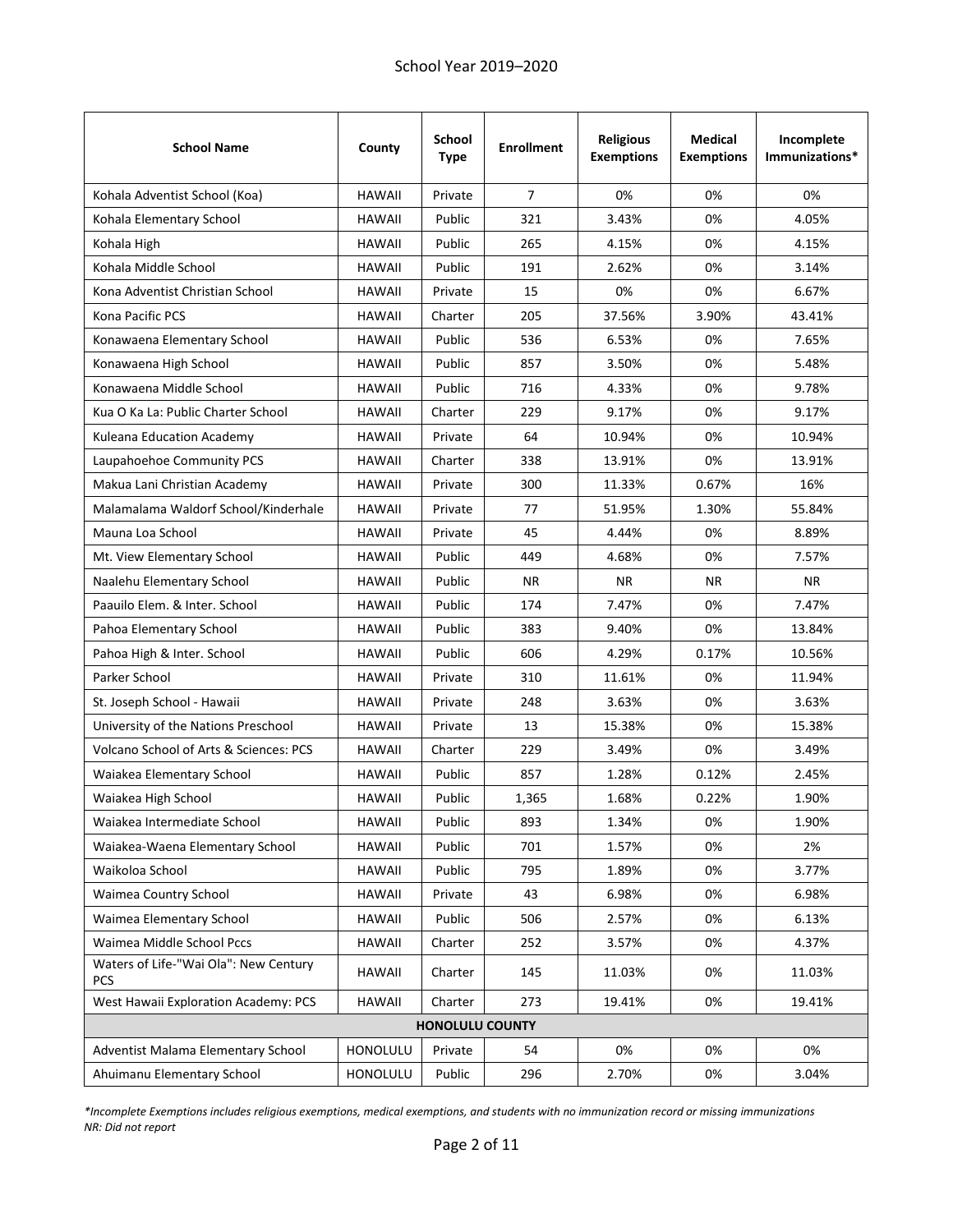| <b>School Name</b>                           | County          | <b>School</b><br><b>Type</b> | <b>Enrollment</b> | <b>Religious</b><br><b>Exemptions</b> | <b>Medical</b><br><b>Exemptions</b> | Incomplete<br>Immunizations* |
|----------------------------------------------|-----------------|------------------------------|-------------------|---------------------------------------|-------------------------------------|------------------------------|
| Aiea Elementary                              | <b>HONOLULU</b> | Public                       | 321               | 1.25%                                 | 0%                                  | 9.66%                        |
| Aiea High School                             | HONOLULU        | Public                       | 1,015             | 0%                                    | 0%                                  | 0%                           |
| Aiea Intermediate School                     | HONOLULU        | Public                       | 616               | 0%                                    | 0%                                  | 2.60%                        |
| Aikahi Elementary School                     | <b>HONOLULU</b> | Public                       | 488               | 2.87%                                 | 0%                                  | 3.28%                        |
| Aina Haina Elementary School                 | <b>HONOLULU</b> | Public                       | ΝR                | NR.                                   | NR.                                 | <b>NR</b>                    |
| Ala Wai Elementary School                    | <b>HONOLULU</b> | Public                       | 337               | 0.59%                                 | 0%                                  | 4.15%                        |
| Aliamanu Elementary School                   | <b>HONOLULU</b> | Public                       | 596               | 1.17%                                 | 0%                                  | 2.18%                        |
| Aliamanu Intermediate School                 | <b>HONOLULU</b> | Public                       | 350               | 0%                                    | 0%                                  | 6%                           |
| Aliiolani Elementary School                  | HONOLULU        | Public                       | 232               | 3.02%                                 | 0%                                  | 6.03%                        |
| Alvah Scott Elementary School                | <b>HONOLULU</b> | Public                       | ΝR                | ΝR                                    | ΝR                                  | <b>NR</b>                    |
| American Renaissance Academy                 | <b>HONOLULU</b> | Private                      | 90                | 0%                                    | 0%                                  | 7.78%                        |
| Angels At Play Preschool And<br>Kindergarten | <b>HONOLULU</b> | Private                      | 12                | 0%                                    | 0%                                  | 0%                           |
| Asia Pacific International School            | HONOLULU        | Private                      | 62                | 1.61%                                 | 0%                                  | 1.61%                        |
| Assets School                                | <b>HONOLULU</b> | Private                      | 339               | 1.18%                                 | 1.47%                               | 2.65%                        |
| <b>August Ahrens Elementary School</b>       | <b>HONOLULU</b> | Public                       | 1,280             | 0.31%                                 | 0.08%                               | 2.34%                        |
| <b>Barbers Point Elementary School</b>       | <b>HONOLULU</b> | Public                       | 483               | 0.21%                                 | 0.21%                               | 8.28%                        |
| <b>Blanche Pope Elementary School</b>        | <b>HONOLULU</b> | Public                       | 224               | 2.68%                                 | 0%                                  | 2.68%                        |
| C. W. Nimitz School                          | <b>HONOLULU</b> | Public                       | 654               | 0%                                    | 0%                                  | 0%                           |
| Calvary Chapel Christian School              | HONOLULU        | Private                      | <b>NR</b>         | <b>NR</b>                             | <b>NR</b>                           | <b>NR</b>                    |
| Castle High School                           | <b>HONOLULU</b> | Public                       | ΝR                | ΝR                                    | ΝR                                  | <b>NR</b>                    |
| Central Middle School                        | <b>HONOLULU</b> | Public                       | 399               | 0.25%                                 | 0%                                  | 5.76%                        |
| Christian Academy                            | <b>HONOLULU</b> | Private                      | 198               | 7.07%                                 | 0%                                  | 7.07%                        |
| Damien Memorial School                       | <b>HONOLULU</b> | Private                      | 701               | 0.29%                                 | 0%                                  | 0.29%                        |
| Daniel K. Inouye Elementary                  | <b>HONOLULU</b> | Public                       | 630               | 0.63%                                 | 0.16%                               | 0.79%                        |
| Dole Intermediate School                     | HONOLULU        | Public                       | 707               | 0%                                    | 0%                                  | 8.63%                        |
| Dreamhouse Ewa Beach                         | HONOLULU        | Charter                      | 92                | 2.17%                                 | 0%                                  | 10.87%                       |
| <b>Enchanted Lake Elementary School</b>      | HONOLULU        | Public                       | 385               | 2.34%                                 | 0%                                  | 2.34%                        |
| Ewa Beach Elementary School                  | HONOLULU        | Public                       | 707               | 0.42%                                 | 0%                                  | 3.54%                        |
| Ewa Elementary School                        | HONOLULU        | Public                       | 919               | 0.44%                                 | 0%                                  | 2.61%                        |
| Ewa Makai Middle School                      | HONOLULU        | Public                       | 1,400             | 1.29%                                 | 0%                                  | 2.57%                        |
| Farrington High School                       | HONOLULU        | Public                       | NR                | <b>NR</b>                             | ΝR                                  | <b>NR</b>                    |
| Fern Elementary School                       | HONOLULU        | Public                       | 423               | 0.71%                                 | 0%                                  | 2.60%                        |
| Friendship Christian Schools                 | HONOLULU        | Private                      | 237               | 3.38%                                 | 0%                                  | 3.38%                        |
| Hahaione Elementary School                   | HONOLULU        | Public                       | 562               | 0.36%                                 | 0%                                  | 1.25%                        |
| Hakipuu Learning Center: A Hawaii PCS        | <b>HONOLULU</b> | Charter                      | 44                | 4.55%                                 | 0%                                  | 4.55%                        |
| Halau Ku Mana: A New Century PCS             | HONOLULU        | Charter                      | NR                | <b>NR</b>                             | <b>NR</b>                           | <b>NR</b>                    |
| Haleiwa Elementary School                    | HONOLULU        | Public                       | 207               | 6.28%                                 | 0%                                  | 7.25%                        |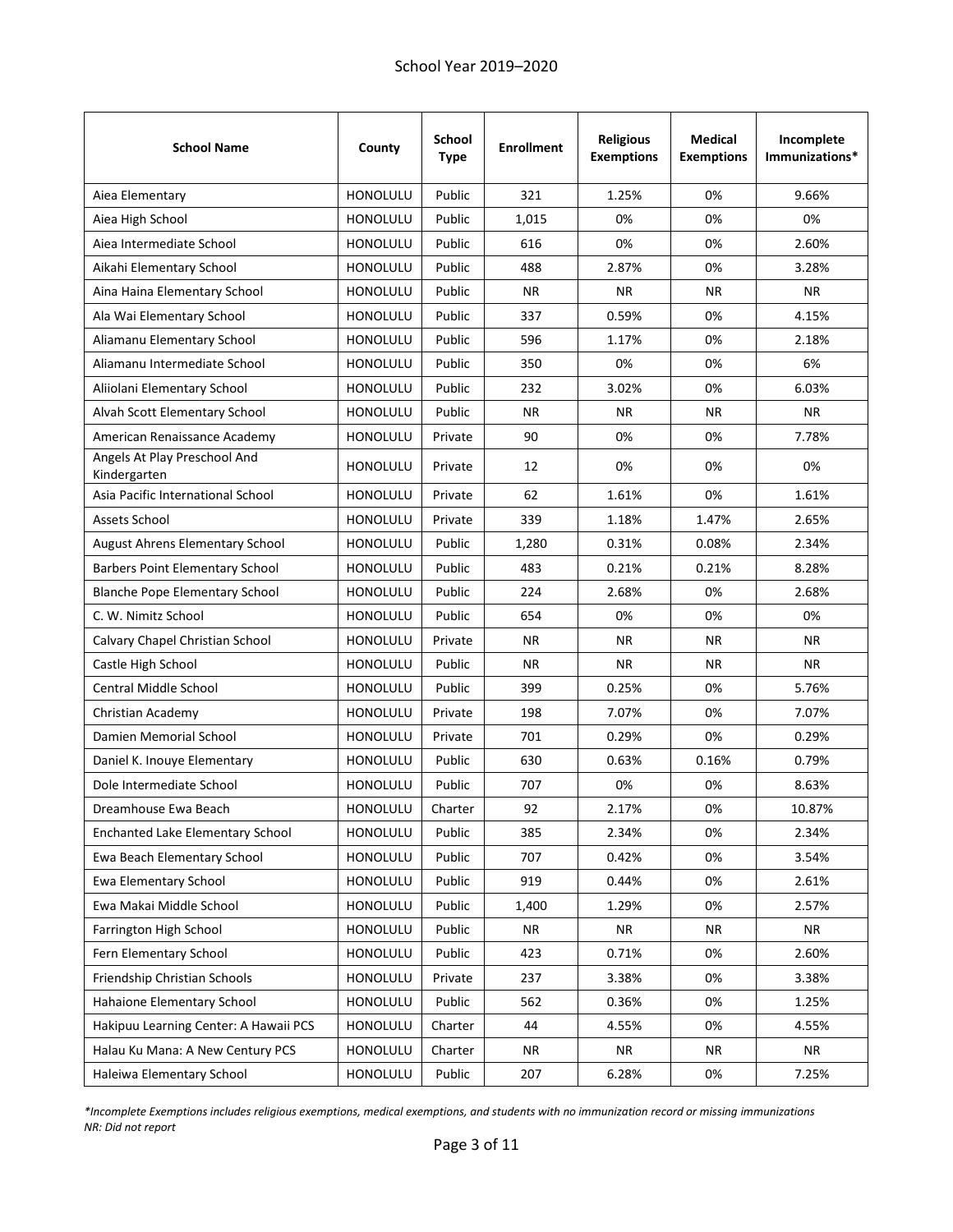| <b>School Name</b>                                 | County          | <b>School</b><br><b>Type</b> | <b>Enrollment</b> | <b>Religious</b><br><b>Exemptions</b> | <b>Medical</b><br><b>Exemptions</b> | Incomplete<br>Immunizations* |
|----------------------------------------------------|-----------------|------------------------------|-------------------|---------------------------------------|-------------------------------------|------------------------------|
| Hanahauoli School                                  | <b>HONOLULU</b> | Private                      | 183               | 1.09%                                 | 1.09%                               | 2.19%                        |
| Hanalani Schools                                   | <b>HONOLULU</b> | Private                      | 546               | 1.28%                                 | 0.18%                               | 1.47%                        |
| Hauula Elementary School                           | <b>HONOLULU</b> | Public                       | 369               | 0%                                    | 0%                                  | 0%                           |
| Hawaii Baptist Academy                             | <b>HONOLULU</b> | Private                      | 1,025             | 0.39%                                 | 0.20%                               | 0.68%                        |
| Hawaii Center For the Deaf & Blind                 | <b>HONOLULU</b> | Public                       | 61                | 0%                                    | 1.64%                               | 1.64%                        |
| Hawaii Technology Academy                          | <b>HONOLULU</b> | Charter                      | 1,186             | 8.01%                                 | 0.34%                               | 8.35%                        |
| Hawaiian Mission Academy                           | HONOLULU        | Private                      | 95                | 2.11%                                 | 0%                                  | 27.37%                       |
| Hawaiian Mission Academy - Windward<br>Campus      | HONOLULU        | Private                      | 61                | 22.95%                                | 0%                                  | 22.95%                       |
| Hawaiian Mission Elem & Inter                      | <b>HONOLULU</b> | Private                      | 86                | 2.33%                                 | 0%                                  | 17.44%                       |
| Heeia Elementary School                            | <b>HONOLULU</b> | Public                       | 430               | 0.93%                                 | 0%                                  | 0.93%                        |
| Helemano Elementary School                         | <b>HONOLULU</b> | Public                       | 506               | 0.20%                                 | 0%                                  | 6.13%                        |
| <b>Hickam Elementary School</b>                    | HONOLULU        | Public                       | <b>NR</b>         | <b>NR</b>                             | NR.                                 | <b>NR</b>                    |
| Highlands Intermediate School                      | <b>HONOLULU</b> | Public                       | 914               | 0.33%                                 | 0%                                  | 1.31%                        |
| Hoala School                                       | <b>HONOLULU</b> | Private                      | 36                | 2.78%                                 | 0%                                  | 2.78%                        |
| Hokulani Elementary School                         | <b>HONOLULU</b> | Public                       | 328               | 1.83%                                 | 0.30%                               | 2.13%                        |
| Holomua Elementary School                          | <b>HONOLULU</b> | Public                       | 1,128             | 0%                                    | 0%                                  | 0.35%                        |
| Holy Family Catholic Academy                       | <b>HONOLULU</b> | Private                      | 271               | 0.37%                                 | 0%                                  | 0.37%                        |
| <b>Holy Nativity School</b>                        | HONOLULU        | Private                      | 110               | 1.82%                                 | 0%                                  | 1.82%                        |
| Hongwanji Mission School                           | HONOLULU        | Private                      | 289               | 0%                                    | 0%                                  | 0%                           |
| Honolulu Waldorf School                            | <b>HONOLULU</b> | Private                      | NR                | NR.                                   | NR.                                 | NR.                          |
| Honowai Elementary School                          | HONOLULU        | Public                       | 670               | 0.30%                                 | 0%                                  | 1.49%                        |
| Hookele Elementary School                          | <b>HONOLULU</b> | Public                       | 848               | 1.30%                                 | 0%                                  | 1.30%                        |
| Huakailani School                                  | <b>HONOLULU</b> | Private                      | 27                | 11.11%                                | 0%                                  | 11.11%                       |
| Iliahi Elementary School                           | HONOLULU        | Public                       | 378               | 1.32%                                 | 0%                                  | 1.59%                        |
| Ilima Intermediate School                          | <b>HONOLULU</b> | Public                       | 854               | 0.47%                                 | 0%                                  | 2.93%                        |
| Iolani School                                      | HONOLULU        | Private                      | 1,845             | 0.49%                                 | 0.05%                               | 0.60%                        |
| Iroquois Point Elementary School                   | <b>HONOLULU</b> | Public                       | 758               | 0%                                    | 0%                                  | 1.85%                        |
| <b>Island Pacific Academy</b>                      | HONOLULU        | Private                      | 541               | 2.22%                                 | 0.18%                               | 2.40%                        |
| James Campbell High School                         | HONOLULU        | Public                       | 3,050             | 0%                                    | 0%                                  | 0%                           |
| Jarrett Intermediate School                        | HONOLULU        | Public                       | 272               | 0.37%                                 | 0%                                  | 0.37%                        |
| Jefferson Elementary School                        | HONOLULU        | Public                       | 330               | 2.12%                                 | 0%                                  | 4.55%                        |
| Ka Waihona O Ka Na Auao: New Century<br><b>PCS</b> | HONOLULU        | Charter                      | 667               | 3.60%                                 | 0%                                  | 3.60%                        |
| Kaaawa Elementary School                           | HONOLULU        | Public                       | 115               | 6.09%                                 | 0%                                  | 6.96%                        |
| Kaahumanu Elementary School                        | HONOLULU        | Public                       | 509               | 0.20%                                 | 0.20%                               | 2.16%                        |
| Kaala Elementary School                            | <b>HONOLULU</b> | Public                       | 450               | 0%                                    | 0%                                  | 1.11%                        |
| Kaelepulu Elementary School                        | HONOLULU        | Public                       | 208               | 5.77%                                 | 0%                                  | 5.77%                        |
| Kaewai Elementary School                           | HONOLULU        | Public                       | 311               | 0%                                    | 0%                                  | 0.64%                        |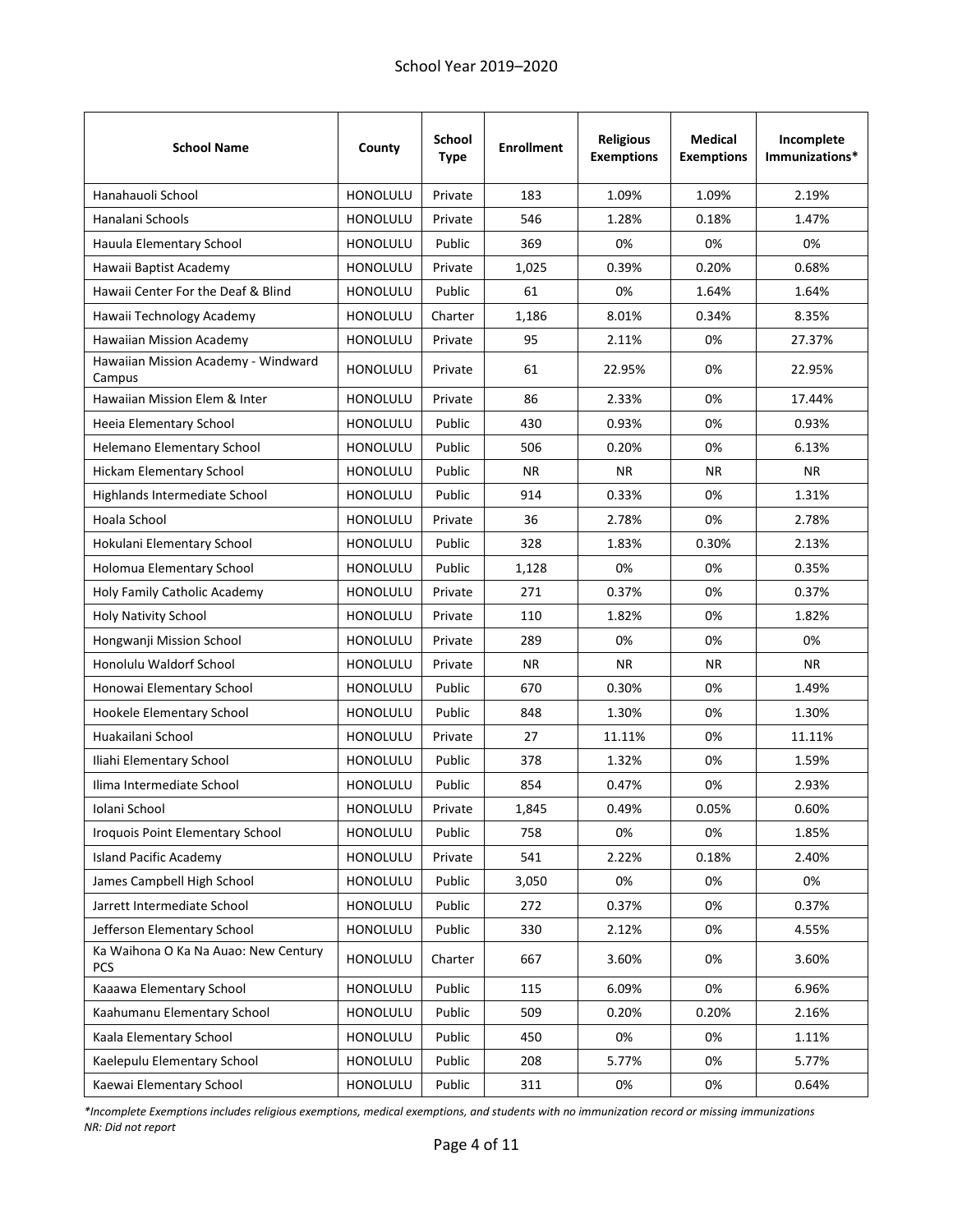| <b>School Name</b>                          | County          | <b>School</b><br><b>Type</b> | <b>Enrollment</b> | <b>Religious</b><br><b>Exemptions</b> | <b>Medical</b><br><b>Exemptions</b> | Incomplete<br>Immunizations* |
|---------------------------------------------|-----------------|------------------------------|-------------------|---------------------------------------|-------------------------------------|------------------------------|
| Kahala Elementary School                    | <b>HONOLULU</b> | Public                       | <b>NR</b>         | <b>NR</b>                             | <b>NR</b>                           | <b>NR</b>                    |
| Kahaluu Elementary School                   | <b>HONOLULU</b> | Public                       | 280               | 2.50%                                 | 0%                                  | 2.86%                        |
| Kahuku Elementary School                    | HONOLULU        | Public                       | 399               | 1%                                    | 0%                                  | 2.01%                        |
| Kahuku High & Inter. School                 | <b>HONOLULU</b> | Public                       | 1,343             | 2.23%                                 | 0.15%                               | 3.65%                        |
| Kailua Elementary School                    | <b>HONOLULU</b> | Public                       | 358               | 1.96%                                 | 0%                                  | 1.96%                        |
| Kailua High School                          | <b>HONOLULU</b> | Public                       | 812               | 1.11%                                 | 0%                                  | 1.35%                        |
| Kailua Intermediate School                  | <b>HONOLULU</b> | Public                       | 779               | 1.54%                                 | 0%                                  | 1.67%                        |
| Kaimiloa Elementary School                  | <b>HONOLULU</b> | Public                       | 633               | 0%                                    | 0%                                  | 0%                           |
| Kaimuki Christian School                    | HONOLULU        | Private                      | 235               | 0.43%                                 | 0.43%                               | 0.85%                        |
| Kaimuki High School                         | <b>HONOLULU</b> | Public                       | 687               | 0.58%                                 | 0%                                  | 1.89%                        |
| Kaimuki Middle / Pohukaina School           | <b>HONOLULU</b> | Public                       | 1,060             | 0.28%                                 | 0%                                  | 1.32%                        |
| Kainalu Elementary School                   | HONOLULU        | Public                       | 431               | 3.02%                                 | 0.23%                               | 3.94%                        |
| Kaiser High School                          | HONOLULU        | Public                       | 1,394             | 1%                                    | 0%                                  | 1.15%                        |
| Kaiulani Elementary School                  | HONOLULU        | Public                       | 339               | 0.29%                                 | 0%                                  | 0.88%                        |
| Kalaheo High School                         | HONOLULU        | Public                       | 860               | 0.12%                                 | 0%                                  | 0.23%                        |
| Kalakaua Middle School                      | <b>HONOLULU</b> | Public                       | 718               | 0%                                    | 0%                                  | 1.39%                        |
| Kalani High School                          | <b>HONOLULU</b> | Public                       | 1,466             | 1.57%                                 | 0.27%                               | 2.05%                        |
| Kaleiopuu Elementary School                 | <b>HONOLULU</b> | Public                       | 887               | 0%                                    | 0%                                  | 0.23%                        |
| Kalihi Elementary School                    | HONOLULU        | Public                       | 206               | 0.49%                                 | 0%                                  | 0.97%                        |
| Kalihi-Kai Elementary School                | <b>HONOLULU</b> | Public                       | 538               | 0%                                    | 0%                                  | 4.28%                        |
| Kalihi-Uka Elementary School                | HONOLULU        | Public                       | 251               | 0%                                    | 0%                                  | 3.19%                        |
| Kalihi-Waena Elementary School              | <b>HONOLULU</b> | Public                       | 506               | 0%                                    | 0%                                  | 0.79%                        |
| Kamaile Elementary Public Charter<br>School | HONOLULU        | Charter                      | 907               | 0.88%                                 | 0.11%                               | 1.21%                        |
| Kamalani Academy PCS                        | HONOLULU        | Charter                      | 202               | 4.46%                                 | 0.50%                               | 8.42%                        |
| Kamehameha Schools - Oahu                   | HONOLULU        | Private                      | 3,231             | 0.62%                                 | 0%                                  | 0.62%                        |
| Kamiloiki Elementary School                 | HONOLULU        | Public                       | 376               | 1.60%                                 | 0.27%                               | 2.39%                        |
| Kaneohe Elementary School                   | <b>HONOLULU</b> | Public                       | 633               | 1.26%                                 | 0.32%                               | 1.58%                        |
| Kanoelani Elementary School                 | HONOLULU        | Public                       | 778               | 1.16%                                 | 0%                                  | 1.16%                        |
| Kaohao School: Public Charter School        | HONOLULU        | Charter                      | 343               | 10.79%                                | 0%                                  | 10.79%                       |
| Kapalama Elementary School                  | HONOLULU        | Public                       | 588               | 0%                                    | 0%                                  | 2.38%                        |
| Kapolei Charter School                      | HONOLULU        | Charter                      | 135               | 0%                                    | 0%                                  | 0%                           |
| Kapolei Elementary School                   | <b>HONOLULU</b> | Public                       | 762               | 0.39%                                 | 0%                                  | 0.92%                        |
| Kapolei High School                         | HONOLULU        | Public                       | 1,924             | 0%                                    | 0.21%                               | 0.36%                        |
| Kapolei Middle School                       | HONOLULU        | Public                       | 1,400             | 0.71%                                 | 0.07%                               | 1%                           |
| Kapunahala Elementary School                | HONOLULU        | Public                       | 546               | 1.28%                                 | 0%                                  | 1.65%                        |
| Kauluwela Elementary School                 | HONOLULU        | Public                       | 448               | 0%                                    | 0%                                  | 0.67%                        |
| Kawaiahao School                            | HONOLULU        | Private                      | 19                | 10.53%                                | 0%                                  | 10.53%                       |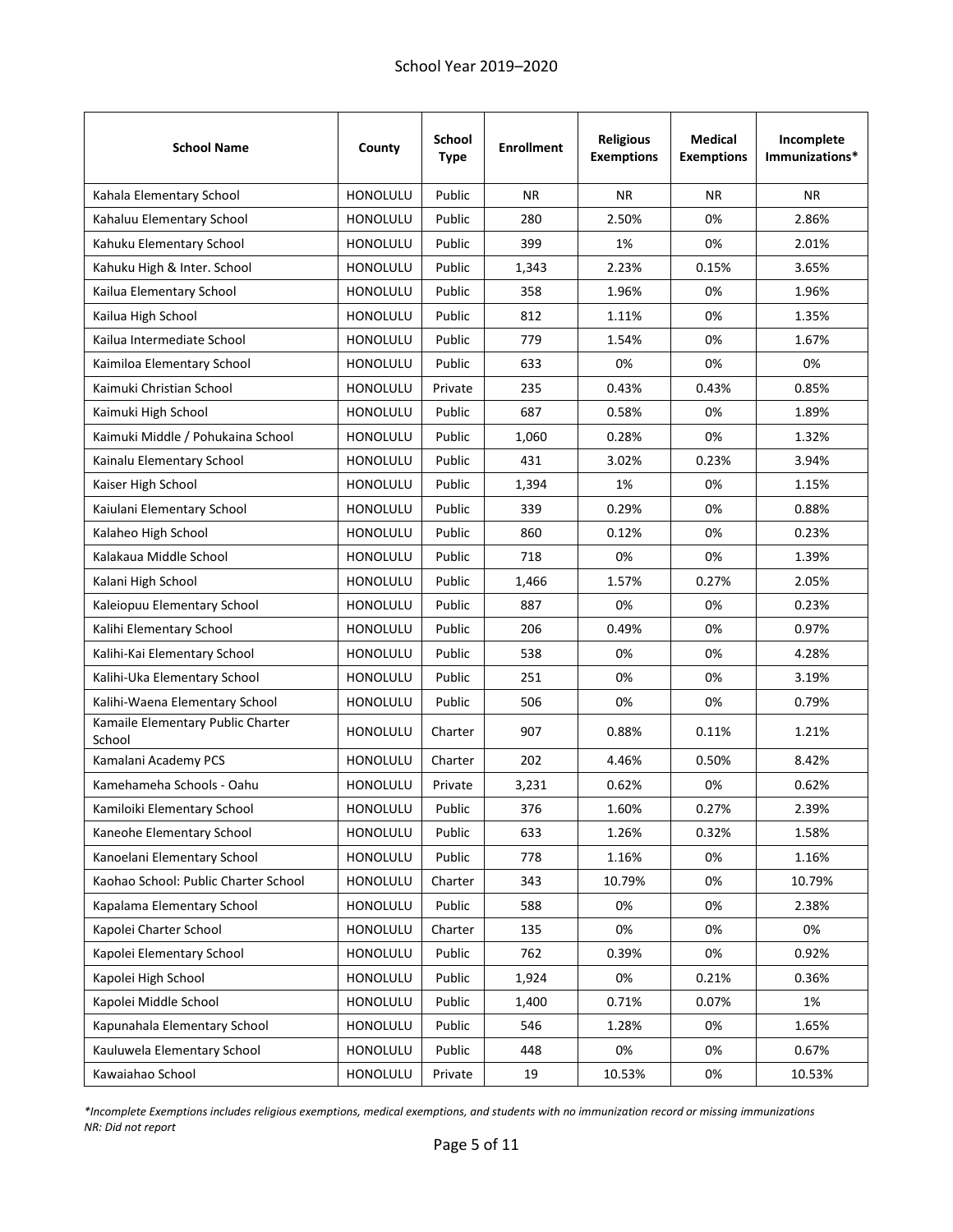| <b>School Name</b>                   | County          | <b>School</b><br><b>Type</b> | <b>Enrollment</b> | <b>Religious</b><br><b>Exemptions</b> | Medical<br><b>Exemptions</b> | Incomplete<br>Immunizations* |
|--------------------------------------|-----------------|------------------------------|-------------------|---------------------------------------|------------------------------|------------------------------|
| Kawananakoa Middle School            | <b>HONOLULU</b> | Public                       | 735               | 0.14%                                 | 0%                           | 0.14%                        |
| Ke Kula O Samuel M. Kamakau: Lab PCS | HONOLULU        | Charter                      | 138               | 5.07%                                 | 0%                           | 5.07%                        |
| Keolu Elementary School              | HONOLULU        | Public                       | 120               | 3.33%                                 | 0%                           | 3.33%                        |
| Keoneula (Ocean Pointe) Elementary   | <b>HONOLULU</b> | Public                       | 941               | 0%                                    | 0%                           | 2.98%                        |
| King Intermediate School             | <b>HONOLULU</b> | Public                       | 626               | 0.96%                                 | 0%                           | 0.96%                        |
| Kipapa Elementary School             | HONOLULU        | Public                       | 558               | 0.72%                                 | 0%                           | 3.23%                        |
| Koko Head Elementary School          | HONOLULU        | Public                       | <b>NR</b>         | <b>NR</b>                             | <b>NR</b>                    | <b>NR</b>                    |
| Koolau Baptist Church Academy        | <b>HONOLULU</b> | Private                      | 146               | 6.85%                                 | 0%                           | 9.59%                        |
| Kuhio Elementary School              | HONOLULU        | Public                       | 182               | 1.65%                                 | 0%                           | 4.40%                        |
| Kula Kaiapuni O Anuenue              | <b>HONOLULU</b> | Public                       | 539               | 3.71%                                 | 0%                           | 3.71%                        |
| La Pietra - Hawaii Schools for Girls | <b>HONOLULU</b> | Private                      | 153               | 4.58%                                 | 0%                           | 4.58%                        |
| Laie Elementary School               | <b>HONOLULU</b> | Public                       | 655               | 4.43%                                 | 0%                           | 6.41%                        |
| Lanakila Baptist Schools             | <b>HONOLULU</b> | Private                      | 133               | 1.50%                                 | 0%                           | 1.50%                        |
| Lanakila Elementary School           | <b>HONOLULU</b> | Public                       | 369               | 0%                                    | 0%                           | 2.71%                        |
| Le Jardin Academy                    | HONOLULU        | Private                      | 707               | 4.38%                                 | 0.42%                        | 4.81%                        |
| Lehua Elementary School              | HONOLULU        | Public                       | 257               | 0%                                    | 0%                           | 0.39%                        |
| Leihoku Elementary School            | <b>HONOLULU</b> | Public                       | 821               | 0%                                    | 0%                           | 0.61%                        |
| Leilehua High School                 | <b>HONOLULU</b> | Public                       | 1,740             | 0%                                    | 0%                           | 0.06%                        |
| Liholiho Elementary School           | HONOLULU        | Public                       | 452               | 0.66%                                 | 0%                           | 1.11%                        |
| Likelike Elementary School           | HONOLULU        | Public                       | 291               | 0%                                    | 0%                           | 1.37%                        |
| Linapuni Elementary School           | HONOLULU        | Public                       | 153               | 0%                                    | 0%                           | 0.65%                        |
| Lincoln Elementary School            | <b>HONOLULU</b> | Public                       | 320               | 3.12%                                 | 0%                           | 4.06%                        |
| Lunalilo Elementary School           | <b>HONOLULU</b> | Public                       | NR.               | <b>NR</b>                             | <b>NR</b>                    | NR.                          |
| Maemae Elementary School             | <b>HONOLULU</b> | Public                       | 678               | 0.74%                                 | 0.44%                        | 1.33%                        |
| Maili Bible School                   | <b>HONOLULU</b> | Private                      | 61                | 1.64%                                 | 0%                           | 3.28%                        |
| Maili Elementary School              | HONOLULU        | Public                       | 722               | 0.97%                                 | 0%                           | 1.80%                        |
| Makaha Elementary School             | HONOLULU        | Public                       | 474               | 1.69%                                 | 0%                           | 2.74%                        |
| Makakilo Elementary School           | HONOLULU        | Public                       | 433               | 0.69%                                 | 0.23%                        | 1.15%                        |
| Makalapa Elementary School           | HONOLULU        | Public                       | 686               | 0%                                    | 0%                           | 0%                           |
| Malama Honua Public Charter School   | HONOLULU        | Charter                      | 128               | 7.81%                                 | 0%                           | 7.81%                        |
| Manana Elementary School             | HONOLULU        | Public                       | 343               | 0.29%                                 | 0%                           | 0.58%                        |
| Manoa Elementary School              | HONOLULU        | Public                       | 513               | 2.73%                                 | 0.39%                        | 3.51%                        |
| Maryknoll School                     | HONOLULU        | Private                      | 1,062             | 0.47%                                 | 0.09%                        | 1.04%                        |
| Mauka Lani Elementary School         | HONOLULU        | Public                       | 559               | 2.15%                                 | 0%                           | 2.15%                        |
| Maunawili Elementary School          | HONOLULU        | Public                       | 361               | 2.49%                                 | 0.28%                        | 2.77%                        |
| Mckinley High School                 | HONOLULU        | Public                       | 1,646             | 0.36%                                 | 0%                           | 2%                           |
| Mid-Pacific Institute                | HONOLULU        | Private                      | 1,527             | 1.57%                                 | 0.26%                        | 2.55%                        |
| Mililani High School                 | HONOLULU        | Public                       | 2,616             | 0.31%                                 | 0%                           | 0.31%                        |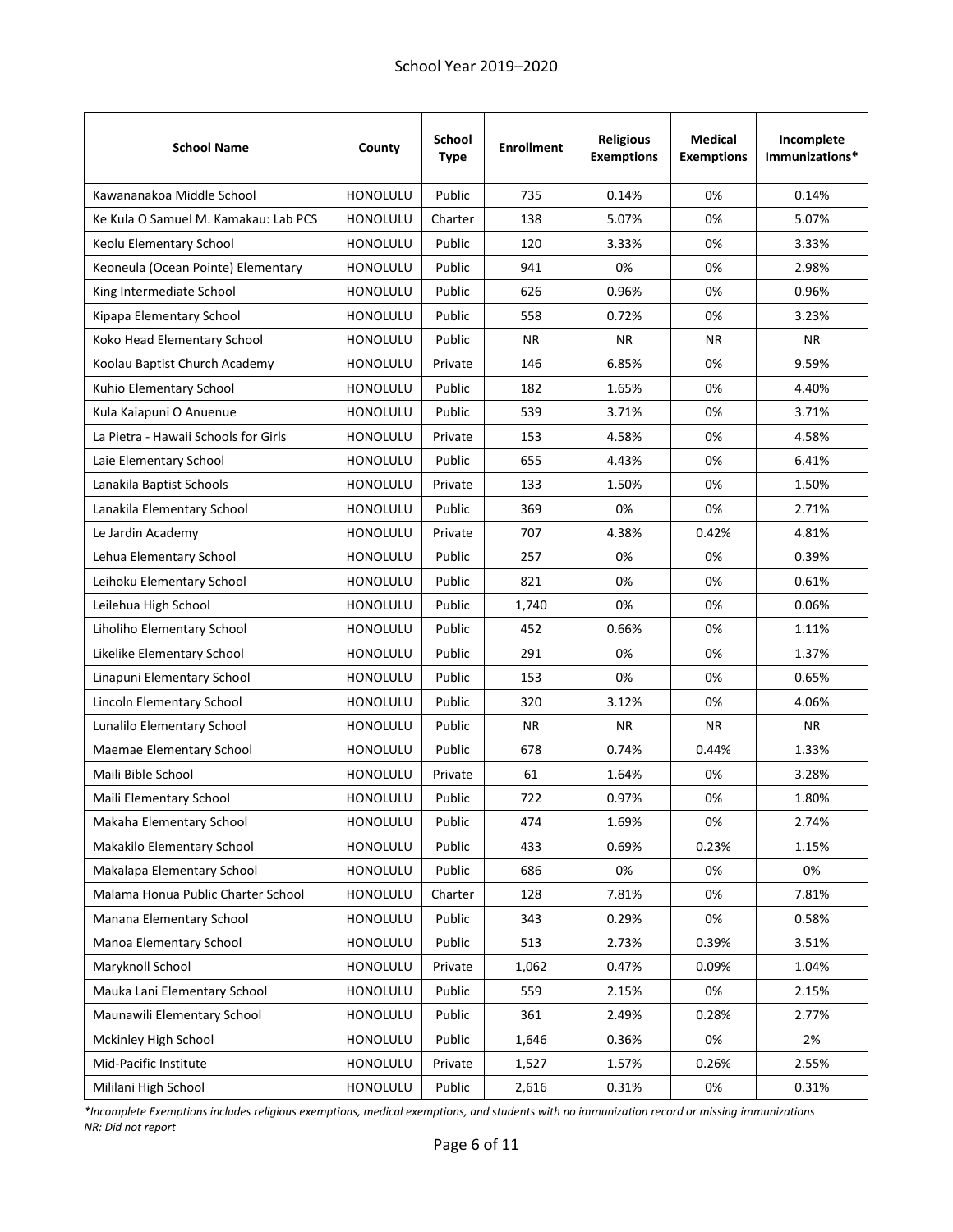| <b>School Name</b>                     | County          | <b>School</b><br><b>Type</b> | <b>Enrollment</b> | <b>Religious</b><br><b>Exemptions</b> | <b>Medical</b><br><b>Exemptions</b> | Incomplete<br>Immunizations* |
|----------------------------------------|-----------------|------------------------------|-------------------|---------------------------------------|-------------------------------------|------------------------------|
| Mililani Ike Elementary School         | <b>HONOLULU</b> | Public                       | 620               | 0.65%                                 | 0%                                  | 0.65%                        |
| Mililani Mauka Elementary School       | HONOLULU        | Public                       | 758               | 1.19%                                 | 0.13%                               | 1.32%                        |
| Mililani Middle School                 | HONOLULU        | Public                       | 1,873             | 0%                                    | 0%                                  | 0.16%                        |
| Mililani-Uka Elementary School         | <b>HONOLULU</b> | Public                       | 713               | 1.40%                                 | 0%                                  | 1.54%                        |
| Mililani-Waena Elementary School       | <b>HONOLULU</b> | Public                       | 972               | 1.13%                                 | 0.21%                               | 1.44%                        |
| Mo O School                            | HONOLULU        | Private                      | 13                | 0%                                    | 0%                                  | 0%                           |
| Moanalua Elementary School             | <b>HONOLULU</b> | Public                       | 655               | 0.61%                                 | 0%                                  | 0.61%                        |
| Moanalua High School                   | <b>HONOLULU</b> | Public                       | 2,015             | 0%                                    | 0%                                  | 0.15%                        |
| Moanalua Middle School                 | HONOLULU        | Public                       | 855               | 0%                                    | 0%                                  | 1.52%                        |
| Mokapu Elementary School - (KMCBH)     | <b>HONOLULU</b> | Public                       | 804               | 1%                                    | 0%                                  | 3.73%                        |
| Mokulele Elementary School             | <b>HONOLULU</b> | Public                       | 220               | 1.82%                                 | 0%                                  | 4.09%                        |
| Momilani Elementary School             | <b>HONOLULU</b> | Public                       | 401               | 0.25%                                 | 0%                                  | 0.25%                        |
| Montessori Community School            | <b>HONOLULU</b> | Private                      | 103               | 2.91%                                 | 0%                                  | 2.91%                        |
| Myron B. Thompson Academy: PCS         | HONOLULU        | Charter                      | 538               | 15.43%                                | 0.19%                               | 15.99%                       |
| Nanaikapono Elementary School          | HONOLULU        | Public                       | 744               | 0%                                    | 0%                                  | 0.27%                        |
| Nanakuli Elementary School             | HONOLULU        | Public                       | 372               | 0.27%                                 | 0%                                  | 0.81%                        |
| Nanakuli High & Intermediate School    | <b>HONOLULU</b> | Public                       | 1,158             | 0%                                    | 0%                                  | 4.32%                        |
| Navy Hale Keiki School                 | <b>HONOLULU</b> | Private                      | 146               | 2.05%                                 | 0%                                  | 2.05%                        |
| New Hope Christian School              | HONOLULU        | Private                      | 61                | 8.20%                                 | 0%                                  | 8.20%                        |
| Niu Valley Intermediate School         | HONOLULU        | Public                       | 820               | 1.83%                                 | 0%                                  | 5.73%                        |
| Noelani Elementary School              | HONOLULU        | Public                       | 427               | 1.41%                                 | 0.47%                               | 2.34%                        |
| Nuuanu Elementary School               | <b>HONOLULU</b> | Public                       | 359               | 1.11%                                 | 0%                                  | 1.39%                        |
| Olomana School                         | HONOLULU        | Public                       | 90                | 0%                                    | 0%                                  | 0%                           |
| Our Lady of Good Counsel               | <b>HONOLULU</b> | Private                      | 130               | 0%                                    | 0%                                  | 2.31%                        |
| Our Lady of Perpetual Help             | <b>HONOLULU</b> | Private                      | 114               | 0%                                    | 0%                                  | 0%                           |
| <b>Our Savior Lutheran School</b>      | <b>HONOLULU</b> | Private                      | 94                | 0%                                    | 0%                                  | 0%                           |
| Pacific Buddhist Academy               | HONOLULU        | Private                      | 75                | 0%                                    | 0%                                  | 0%                           |
| Palisades Elementary School            | HONOLULU        | Public                       | 424               | 0.94%                                 | 0%                                  | 1.18%                        |
| Palolo Elementary School               | HONOLULU        | Public                       | 263               | 0%                                    | 0%                                  | 7.98%                        |
| Parker School                          | HONOLULU        | Public                       | 293               | 0%                                    | 0%                                  | 0%                           |
| Pauoa Elementary School                | HONOLULU        | Public                       | 316               | 2.22%                                 | 0.32%                               | 2.53%                        |
| Pearl City Elementary School           | HONOLULU        | Public                       | 430               | 0%                                    | 0%                                  | 0%                           |
| Pearl City High School                 | HONOLULU        | Public                       | 1,590             | 0%                                    | 0%                                  | 0.75%                        |
| Pearl City Highlands Elementary School | HONOLULU        | Public                       | 550               | 0.36%                                 | 0%                                  | 0.36%                        |
| Pearl Harbor Christian Academy         | HONOLULU        | Private                      | 135               | 0.74%                                 | 0%                                  | 0.74%                        |
| Pearl Harbor Elementary School         | HONOLULU        | Public                       | 460               | 0%                                    | 0%                                  | 0%                           |
| Pearl Harbor Kai Elementary School     | HONOLULU        | Public                       | 404               | 0.50%                                 | 0%                                  | 2.23%                        |
| Pearl Ridge Elementary School          | HONOLULU        | Public                       | 474               | 0.42%                                 | 0%                                  | 0.42%                        |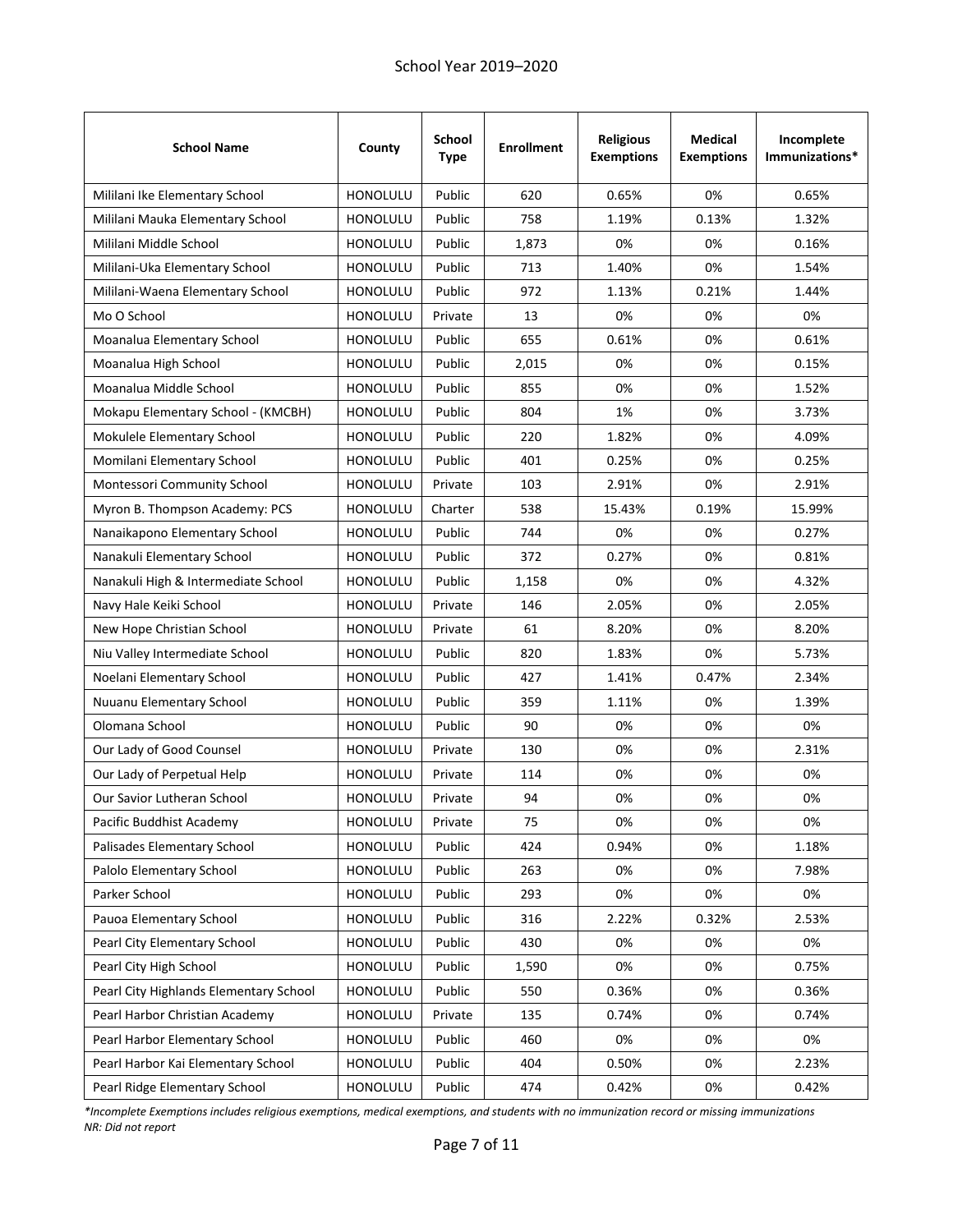| <b>School Name</b>                                                              | County          | <b>School</b><br>Type | <b>Enrollment</b> | <b>Religious</b><br><b>Exemptions</b> | <b>Medical</b><br><b>Exemptions</b> | Incomplete<br>Immunizations* |
|---------------------------------------------------------------------------------|-----------------|-----------------------|-------------------|---------------------------------------|-------------------------------------|------------------------------|
| Playmate Kindergarten, Day Care Center,<br>& Grade School                       | <b>HONOLULU</b> | Private               | <b>NA</b>         | <b>NA</b>                             | NA                                  | <b>NA</b>                    |
| Pohakea Elementary School                                                       | <b>HONOLULU</b> | Public                | 423               | 0.47%                                 | 0%                                  | 1.18%                        |
| Punahou School                                                                  | <b>HONOLULU</b> | Private               | 3,727             | 0.89%                                 | 0%                                  | 0.89%                        |
| Puohala Elementary School                                                       | <b>HONOLULU</b> | Public                | 240               | 5%                                    | 0%                                  | 5%                           |
| <b>Puuhale Elementary School</b>                                                | <b>HONOLULU</b> | Public                | 232               | 0%                                    | 0%                                  | 0%                           |
| Radford High School                                                             | <b>HONOLULU</b> | Public                | 1,215             | 0%                                    | 0%                                  | 0.25%                        |
| Red Hill Elementary School                                                      | <b>HONOLULU</b> | Public                | 448               | 0.67%                                 | 0%                                  | 0.89%                        |
| Roosevelt High School                                                           | <b>HONOLULU</b> | Public                | 1,438             | 0.70%                                 | 0%                                  | 1.04%                        |
| Royal Elementary School                                                         | <b>HONOLULU</b> | Public                | 354               | 0.56%                                 | 0%                                  | 3.11%                        |
| Sacred Hearts Academy                                                           | <b>HONOLULU</b> | Private               | 634               | 0.63%                                 | 0.32%                               | 1.74%                        |
| Saint John the Baptist Catholic School                                          | <b>HONOLULU</b> | Private               | 86                | 0%                                    | 0%                                  | 0%                           |
| Saint Louis School                                                              | <b>HONOLULU</b> | Private               | 881               | 0%                                    | 0%                                  | 0%                           |
| Salt Lake Elementary School                                                     | <b>HONOLULU</b> | Public                | 711               | 0%                                    | 0%                                  | 0.14%                        |
| SEEQS: The School for Examining<br><b>Essential Questions of Sustainability</b> | <b>HONOLULU</b> | Charter               | 190               | 6.84%                                 | 0%                                  | 10%                          |
| Shafter Elementary School                                                       | <b>HONOLULU</b> | Public                | 424               | 0%                                    | 0%                                  | 0%                           |
| Solomon Elementary School                                                       | <b>HONOLULU</b> | Public                | 757               | 0%                                    | 0%                                  | 0%                           |
| Soto Academy                                                                    | HONOLULU        | Private               | 39                | 0%                                    | 0%                                  | 0%                           |
| St. Andrew's Schools - The Prep                                                 | <b>HONOLULU</b> | Private               | NR.               | NR.                                   | NR.                                 | <b>NR</b>                    |
| St. Andrew's Schools - The Priory                                               | <b>HONOLULU</b> | Private               | 305               | 0.66%                                 | 0%                                  | 1.64%                        |
| St. Ann School                                                                  | <b>HONOLULU</b> | Private               | 93                | 2.15%                                 | 0%                                  | 5.38%                        |
| St. Anthony School - Oahu                                                       | <b>HONOLULU</b> | Private               | 152               | 0%                                    | 0%                                  | 1.32%                        |
| St. Clements School                                                             | <b>HONOLULU</b> | Private               | 105               | 0.95%                                 | 0%                                  | 0.95%                        |
| St. Elizabeth School                                                            | <b>HONOLULU</b> | Private               | 122               | 0%                                    | 0%                                  | 0.82%                        |
| St. John Vianney School                                                         | <b>HONOLULU</b> | Private               | 121               | 0%                                    | 0%                                  | 0.83%                        |
| St. Joseph School - Oahu                                                        | <b>HONOLULU</b> | Private               | 264               | 0%                                    | 0%                                  | 0%                           |
| St. Mark Lutheran School                                                        | HONOLULU        | Private               | 161               | 0%                                    | 0%                                  | 14.29%                       |
| St. Michaels School                                                             | HONOLULU        | Private               | 78                | 8.97%                                 | 0%                                  | 11.54%                       |
| St. Patrick School                                                              | HONOLULU        | Private               | 250               | 0.40%                                 | 0%                                  | 0.40%                        |
| St. Philomena Early Learning Center                                             | HONOLULU        | Private               | 162               | 0%                                    | 0.62%                               | 0.62%                        |
| St. Theresa School - Honolulu                                                   | <b>HONOLULU</b> | Private               | 207               | 0%                                    | 0%                                  | 0%                           |
| Star of the Sea ELC                                                             | HONOLULU        | Private               | 34                | 5.88%                                 | 0%                                  | 5.88%                        |
| Star of the Sea School                                                          | HONOLULU        | Private               | 165               | 0%                                    | 0%                                  | 0%                           |
| Stevenson Middle School                                                         | <b>HONOLULU</b> | Public                | 696               | 0.86%                                 | 0%                                  | 0.86%                        |
| Sunset Beach Elementary School                                                  | HONOLULU        | Public                | 418               | 16.99%                                | 0.24%                               | 17.22%                       |
| The Childrens House                                                             | <b>HONOLULU</b> | Private               | 131               | 0.76%                                 | 0%                                  | 0.76%                        |
| <b>Trinity Christian School</b>                                                 | HONOLULU        | Private               | 265               | 3.40%                                 | 1.89%                               | 5.28%                        |
| Trinity Lutheran School                                                         | HONOLULU        | Private               | 91                | 0%                                    | 0%                                  | 0%                           |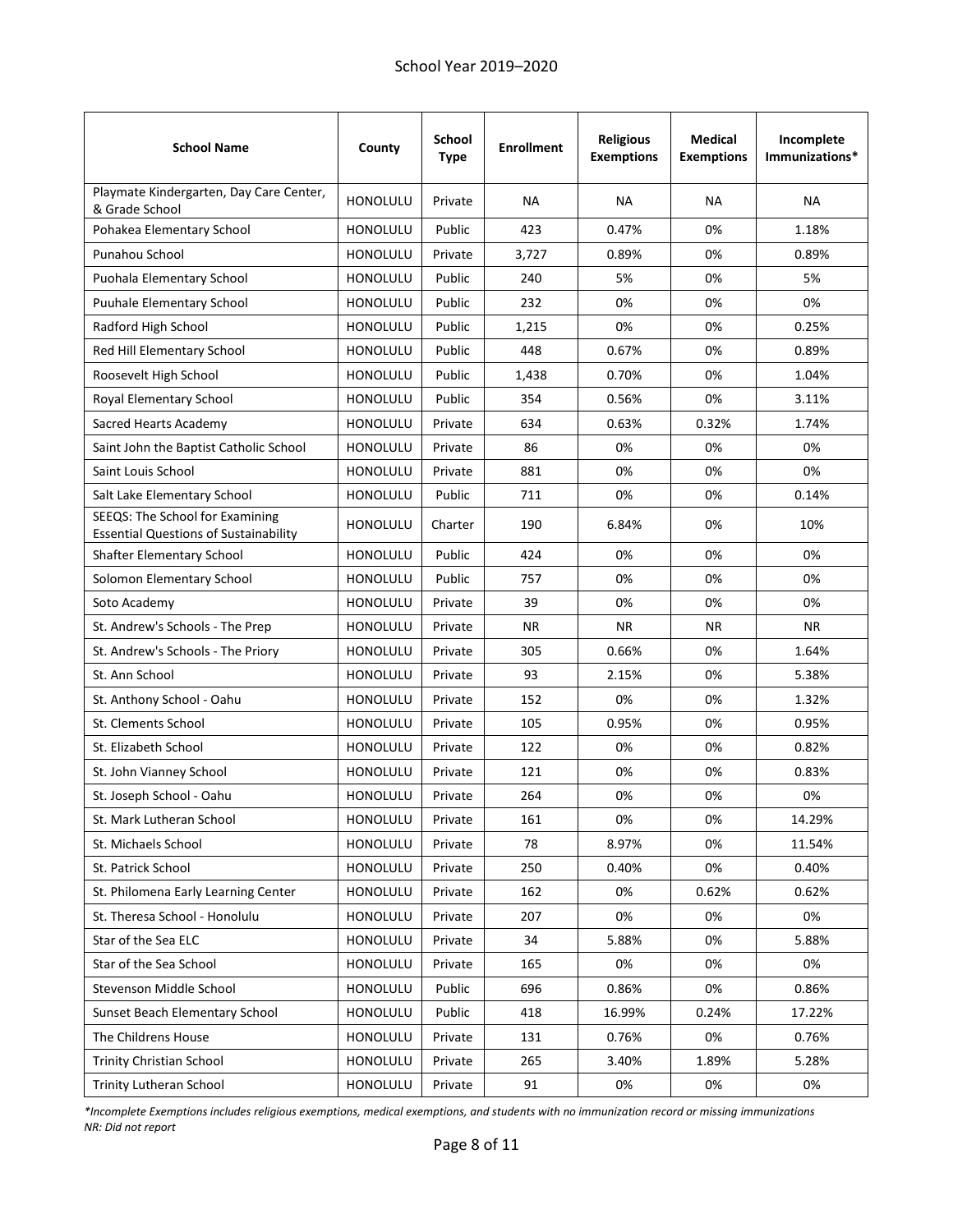| <b>School Name</b>                 | County          | <b>School</b><br><b>Type</b> | <b>Enrollment</b> | <b>Religious</b><br><b>Exemptions</b> | <b>Medical</b><br><b>Exemptions</b> | Incomplete<br>Immunizations* |
|------------------------------------|-----------------|------------------------------|-------------------|---------------------------------------|-------------------------------------|------------------------------|
| University Laboratory School: PCS  | HONOLULU        | Charter                      | 441               | 1.13%                                 | 0.23%                               | 1.36%                        |
| Variety School                     | <b>HONOLULU</b> | Private                      | 41                | 0%                                    | 0%                                  | 0%                           |
| Voyager: A Public Charter School   | <b>HONOLULU</b> | Charter                      | 286               | 0.70%                                 | 0.70%                               | 5.94%                        |
| Wahiawa Elementary School          | HONOLULU        | Public                       | <b>NR</b>         | <b>NR</b>                             | <b>NR</b>                           | <b>NR</b>                    |
| Wahiawa Middle School              | HONOLULU        | Public                       | 814               | 0%                                    | 0%                                  | 0.74%                        |
| Waiahole Elementary School         | HONOLULU        | Public                       | 78                | 2.56%                                 | 0%                                  | 2.56%                        |
| Waialae Elementary School: PCS     | HONOLULU        | Charter                      | 503               | 4.97%                                 | 0%                                  | 5.17%                        |
| Waialua Elementary School          | HONOLULU        | Public                       | 507               | 0.79%                                 | 0%                                  | 5.52%                        |
| Waialua Inter. & High School       | HONOLULU        | Public                       | 637               | 0.31%                                 | 0%                                  | 0.31%                        |
| Waianae Elementary School          | <b>HONOLULU</b> | Public                       | 484               | 0.21%                                 | 0%                                  | 2.89%                        |
| Waianae High School                | HONOLULU        | Public                       | 1,300             | 0%                                    | 0%                                  | 0.54%                        |
| Waianae Intermediate School        | <b>HONOLULU</b> | Public                       | 990               | 0.20%                                 | 0%                                  | 0.30%                        |
| Waiau Elementary School            | HONOLULU        | Public                       | 482               | 0%                                    | 0%                                  | 0.41%                        |
| Waikele Elementary School          | HONOLULU        | Public                       | 558               | 1.25%                                 | 0.18%                               | 2.15%                        |
| Waikiki Elementary School          | <b>HONOLULU</b> | Public                       | 575               | 5.57%                                 | 0.17%                               | 6.78%                        |
| Waimalu Elementary School          | HONOLULU        | Public                       | 387               | 0%                                    | 0%                                  | 1.29%                        |
| Waimanalo Elem. & Inter. School    | HONOLULU        | Public                       | 409               | 0%                                    | 0%                                  | 0.49%                        |
| Waipahu Elementary School          | <b>HONOLULU</b> | Public                       | 1,068             | 0.09%                                 | 0%                                  | 0.94%                        |
| Waipahu High School                | HONOLULU        | Public                       | 2,749             | 0.07%                                 | 0%                                  | 6.22%                        |
| Waipahu Intermediate School        | HONOLULU        | Public                       | 1,355             | 0.37%                                 | 0.07%                               | 3.54%                        |
| Waolani Judd Nazarene School       | HONOLULU        | Private                      | 141               | 0.71%                                 | 0%                                  | 0.71%                        |
| Washington Middle School           | <b>HONOLULU</b> | Public                       | NR.               | <b>NR</b>                             | <b>NR</b>                           | NR.                          |
| Webling Elementary School          | HONOLULU        | Public                       | 418               | 0%                                    | 0%                                  | 1.67%                        |
| Wheeler Elementary School          | HONOLULU        | Public                       | 649               | 1.69%                                 | 0%                                  | 1.69%                        |
| Wheeler Intermediate               | HONOLULU        | Public                       | <b>NR</b>         | <b>NR</b>                             | <b>NR</b>                           | <b>NR</b>                    |
| Wilson Elementary School           | HONOLULU        | Public                       | 523               | 0.76%                                 | 0.19%                               | 1.15%                        |
| Windward Nazarene Academy          | HONOLULU        | Private                      | <b>NR</b>         | <b>NR</b>                             | <b>NR</b>                           | <b>NR</b>                    |
|                                    |                 | <b>KAUAI COUNTY</b>          |                   |                                       |                                     |                              |
| Alakai O Kauai Charter School      | KAUAI           | Charter                      | 135               | 34.81%                                | 0%                                  | 36.30%                       |
| Chiefess Kamakahelei Middle School | KAUAI           | Public                       | 956               | 2.72%                                 | 0%                                  | 3.45%                        |
| Eleele Elementary School           | KAUAI           | Public                       | 462               | 0%                                    | 0%                                  | 0%                           |
| Hanalei Elementary School          | KAUAI           | Public                       | 226               | 25.66%                                | 0%                                  | 28.32%                       |
| <b>Island School</b>               | KAUAI           | Private                      | 392               | 9.69%                                 | 0.26%                               | 11.48%                       |
| Kahili Adventist School            | KAUAI           | Private                      | 19                | 10.53%                                | 0%                                  | 10.53%                       |
| Kalaheo Elementary School          | KAUAI           | Public                       | 416               | 2.40%                                 | 0%                                  | 2.40%                        |
| Kanuikapono PCS                    | KAUAI           | Charter                      | 229               | 35.37%                                | 0%                                  | 41.92%                       |
| Kapaa Elementary School            | KAUAI           | Public                       | 891               | 6.62%                                 | 0.11%                               | 6.85%                        |
| Kapaa High School                  | KAUAI           | Public                       | 1,082             | 4.99%                                 | 0%                                  | 5.45%                        |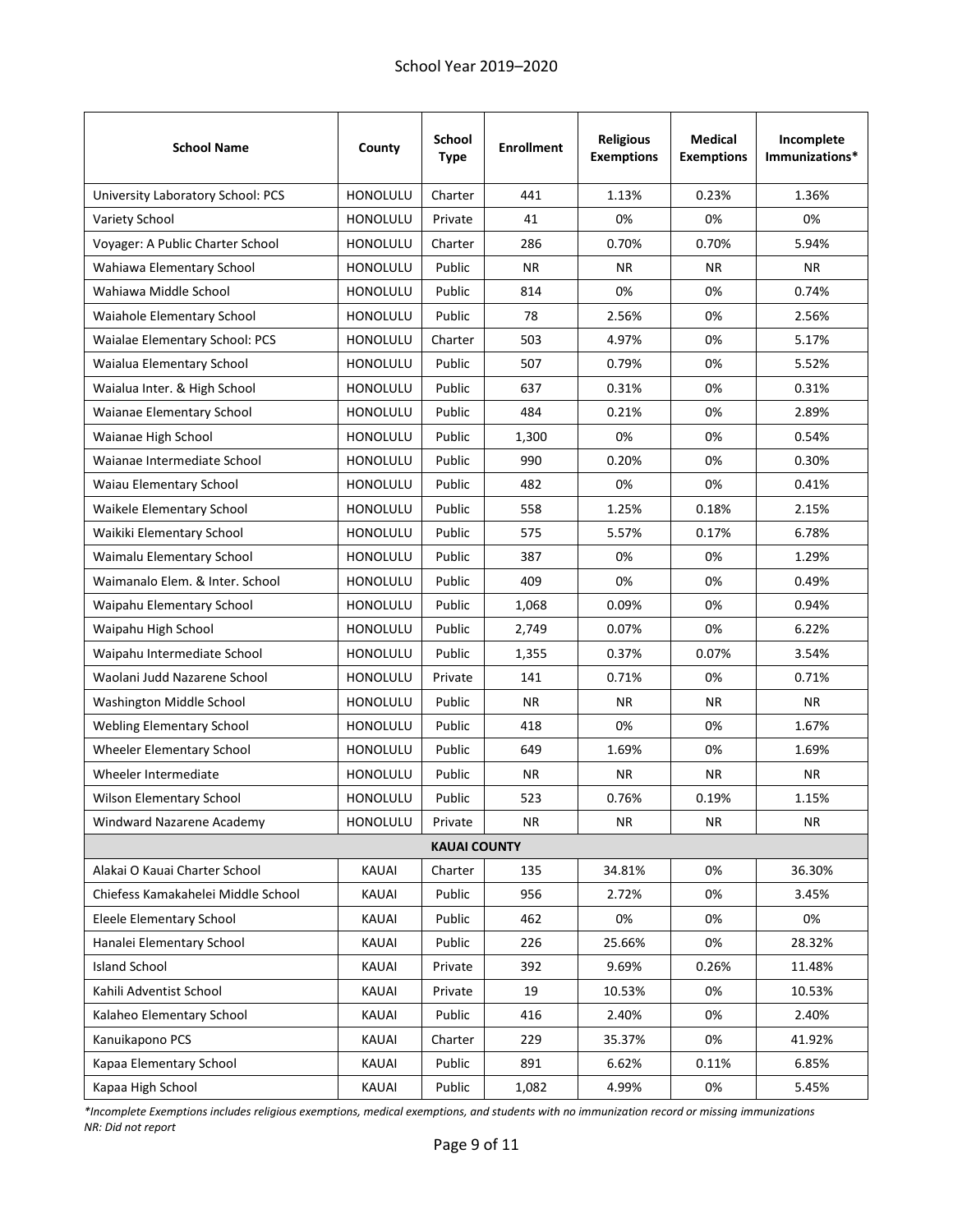| <b>School Name</b>                                     | County         | <b>School</b><br><b>Type</b> | <b>Enrollment</b> | <b>Religious</b><br><b>Exemptions</b> | <b>Medical</b><br><b>Exemptions</b> | Incomplete<br>Immunizations* |
|--------------------------------------------------------|----------------|------------------------------|-------------------|---------------------------------------|-------------------------------------|------------------------------|
| Kapaa Middle School                                    | <b>KAUAI</b>   | Public                       | 610               | 6.72%                                 | 0.16%                               | 8.69%                        |
| Kauai Christian Academy                                | <b>KAUAI</b>   | Private                      | 103               | 22.33%                                | 0%                                  | 30.10%                       |
| Kauai High School                                      | <b>KAUAI</b>   | Public                       | 1,174             | 0%                                    | 0%                                  | 0%                           |
| Kawaikini New Century PCS                              | <b>KAUAI</b>   | Charter                      | 163               | 0.61%                                 | 0%                                  | 1.23%                        |
| Ke Kula Niihau O Kekaha Learning Center:<br><b>PCS</b> | <b>KAUAI</b>   | Charter                      | 50                | 0%                                    | 0%                                  | 0%                           |
| Kekaha Elementary School                               | <b>KAUAI</b>   | Public                       | 341               | 0%                                    | 0%                                  | 0%                           |
| Kilauea Elementary School                              | <b>KAUAI</b>   | Public                       | 332               | 33.13%                                | 0.30%                               | 34.34%                       |
| King Kaumualii Elementary School                       | <b>KAUAI</b>   | Public                       | 615               | 1.79%                                 | 0%                                  | 2.28%                        |
| Koloa Elementary School                                | <b>KAUAI</b>   | Public                       | 306               | 0%                                    | 0%                                  | 0%                           |
| Kula Aupuni Niihau A Kahelelani Aloha:<br><b>PCS</b>   | <b>KAUAI</b>   | Charter                      | 25                | 0%                                    | 0%                                  | 0%                           |
| Niihau High & Elementary School                        | <b>NIIHAU</b>  | Public                       | NR.               | <b>NR</b>                             | <b>NR</b>                           | <b>NR</b>                    |
| Olelo Christian Academy                                | <b>KAUAI</b>   | Private                      | 36                | 0%                                    | 0%                                  | 2.78%                        |
| St. Catherine School                                   | <b>KAUAI</b>   | Private                      | 110               | 14.55%                                | 0.91%                               | 16.36%                       |
| St. Theresa School Kauai                               | <b>KAUAI</b>   | Private                      | 99                | 0%                                    | 1.01%                               | 6.06%                        |
| Waimea Canyon Middle School                            | <b>KAUAI</b>   | Public                       | ΝR                | <b>NR</b>                             | <b>NR</b>                           | NR.                          |
| Waimea High School                                     | <b>KAUAI</b>   | Public                       | NR.               | <b>NR</b>                             | <b>NR</b>                           | NR.                          |
| <b>Wilcox Elementary School</b>                        | <b>KAUAI</b>   | Public                       | 790               | 1.90%                                 | 0%                                  | 2.66%                        |
|                                                        |                | <b>MAUI COUNTY</b>           |                   |                                       |                                     |                              |
| Akaula School                                          | <b>MOLOKAI</b> | Private                      | NR.               | <b>NR</b>                             | <b>NR</b>                           | <b>NR</b>                    |
| <b>Baldwin High School</b>                             | MAUI           | Public                       | 1,356             | 0%                                    | 0%                                  | 0.66%                        |
| Carden Academy of Maui                                 | <b>MAUI</b>    | Private                      | 150               | 6%                                    | 0%                                  | 6%                           |
| Doris Todd Memorial Christian School                   | MAUI           | Private                      | 140               | 11.43%                                | 2.86%                               | 14.29%                       |
| <b>Emmanuel Lutheran Grade School</b>                  | <b>MAUI</b>    | Private                      | 127               | 0%                                    | 0%                                  | 0.79%                        |
| Haiku Elementary School                                | <b>MAUI</b>    | Public                       | 445               | 0%                                    | 0%                                  | 2.02%                        |
| Haleakala Waldorf School                               | MAUI           | Private                      | 215               | 52.09%                                | 0%                                  | 52.09%                       |
| Hana High & Elementary School                          | MAUI           | Public                       | 363               | 10.47%                                | 0%                                  | 22.04%                       |
| Hoomana Hou School                                     | <b>MOLOKAI</b> | Private                      | 21                | 0%                                    | 0%                                  | 0%                           |
| Horizons Academy of Maui                               | MAUI           | Private                      | NR                | <b>NR</b>                             | <b>NR</b>                           | <b>NR</b>                    |
| lao Intermediate School                                | MAUI           | Public                       | 1,102             | 0.64%                                 | 0.09%                               | 1.54%                        |
| Kaahumanu Hou Christian Schools                        | MAUI           | Private                      | 50                | 10%                                   | 0%                                  | 10%                          |
| Kahului Elementary School                              | MAUI           | Public                       | 933               | 0.43%                                 | 0%                                  | 2.04%                        |
| Kalama Intermediate School                             | MAUI           | Public                       | 953               | 8.71%                                 | 0.21%                               | 10.81%                       |
| Kamalii Elementary School                              | MAUI           | Public                       | 481               | 0%                                    | 0%                                  | 0.21%                        |
| Kamehameha Iii Elementary School                       | MAUI           | Public                       | 726               | 12.12%                                | 0.14%                               | 13.64%                       |
| Kamehameha Schools - Maui Campus                       | MAUI           | Private                      | 1,070             | 1.96%                                 | 0.09%                               | 2.06%                        |
| Kaunakakai Elementary School                           | MOLOKAI        | Public                       | 292               | 1.71%                                 | 0%                                  | 2.74%                        |
| Ke Kula O Piilani                                      | MAUI           | Private                      | 19                | 26.32%                                | 0%                                  | 26.32%                       |